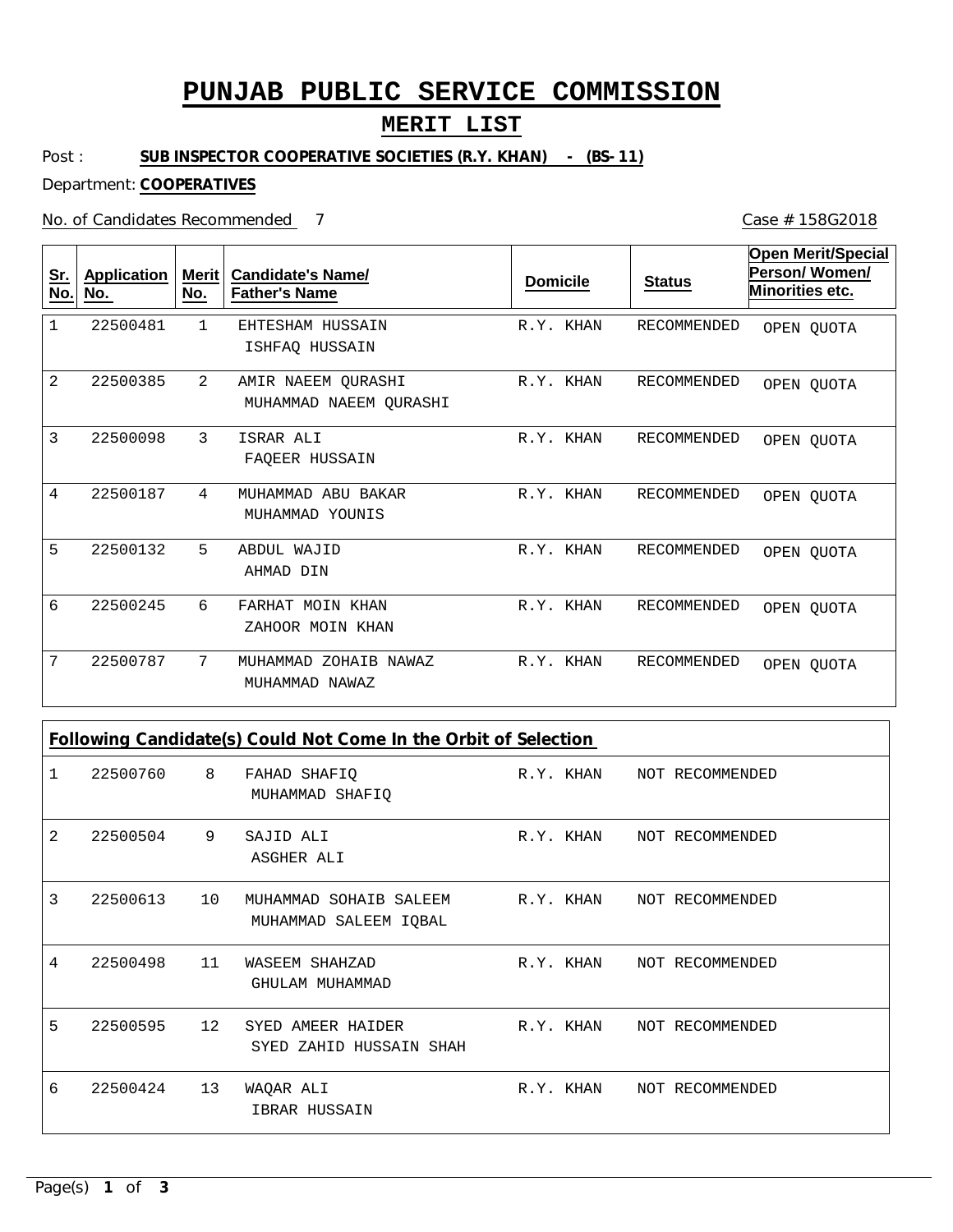# **PUNJAB PUBLIC SERVICE COMMISSION**

### **MERIT LIST**

Post : **SUB INSPECTOR COOPERATIVE SOCIETIES (R.Y. KHAN) - (BS-11)**

Department: **COOPERATIVES**

No. of Candidates Recommended

**Sr. No. Application No. Merit No. Candidate's Name/ Father's Name Domicile Status Open Merit/Special Person/ Women/ Minorities etc.** 14 15 MUHAMMAD IRFAN 16 17 18 19  $20$ 21 22 23 24 MUHAMMAD IRTIZA 25 GHULAM MOHY U DIN MUHAMMAD ZOHAIB ASLAM EJAZ AKBAR MOBEEN KHALID MUHAMMAD ZOHAIB TAIMOUR HASSAN MUHAMMAD NADEEM MUHAMMAD SAQIB SAEED AHMED NAVEED RAMZAN MUHAMMAD SHARIF IHSAN UL HAQ MUHAMMAD ASLAM TABASSUM AKBAR ALI KHALID AHSAN MUHAMMAD NADEEM PERVAIZ AKHTAR BAKHT ALI SHOUKAT ALI CHEEMA SONHARAY KHAN JAVAID AKHTAR MUHAMMAD RAMZAN 7 8 9 10 11 12 13 14 15 16 22500030 17 22500777 18 22500377 22500854 22500252 22500133 22500221 22500694 22500486 22500764 22500496 22500600 R.Y. KHAN R.Y. KHAN R.Y. KHAN R.Y. KHAN R.Y. KHAN R.Y. KHAN R.Y. KHAN R.Y. KHAN R.Y. KHAN R.Y. KHAN R.Y. KHAN R.Y. KHAN NOT RECOMMENDED NOT RECOMMENDED NOT RECOMMENDED NOT RECOMMENDED NOT RECOMMENDED NOT RECOMMENDED NOT RECOMMENDED NOT RECOMMENDED NOT RECOMMENDED NOT RECOMMENDED NOT RECOMMENDED NOT RECOMMENDED

Case # 158G2018